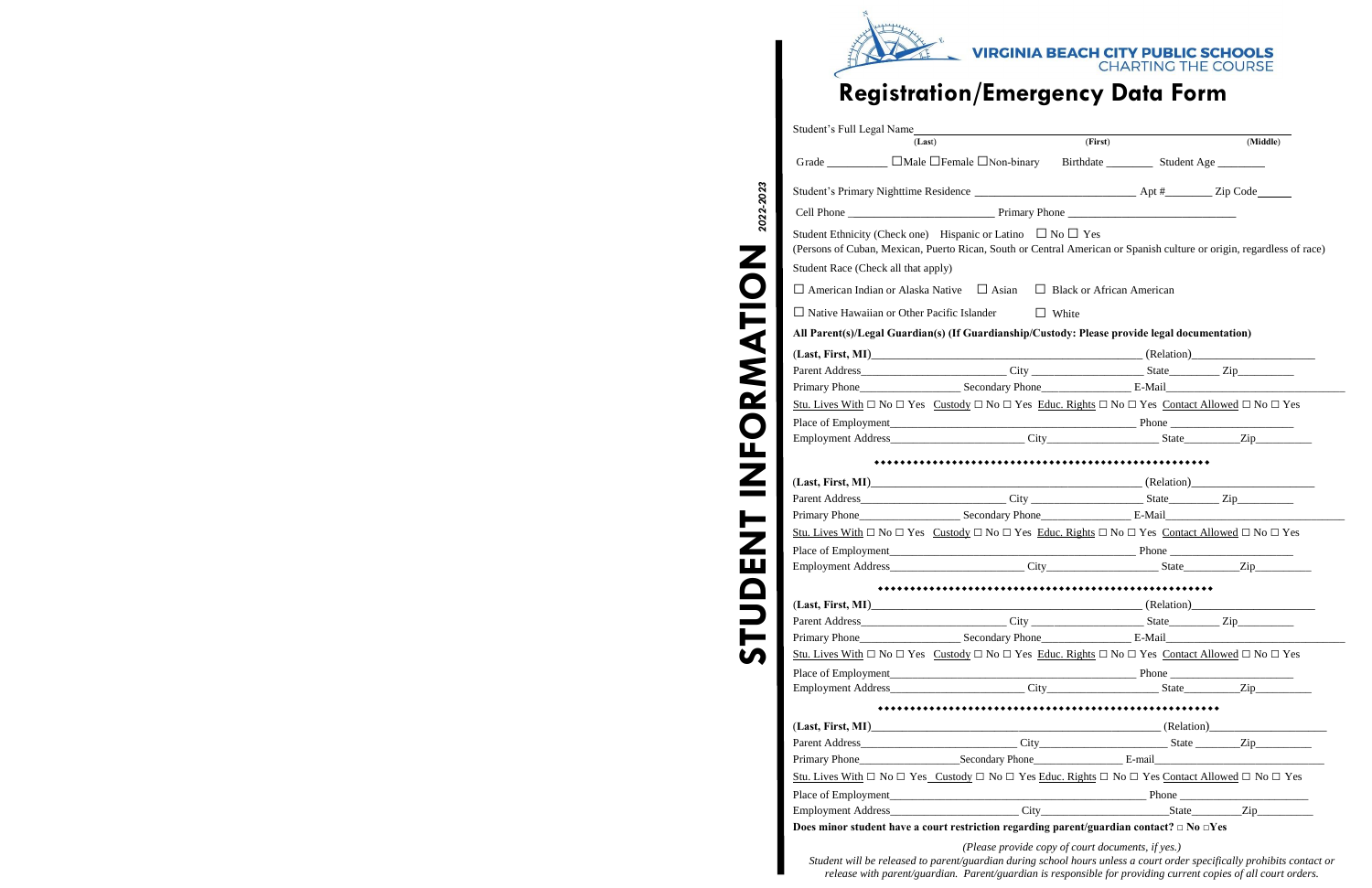| Does the student have an active 504 plan? $\Box$ No $\Box$ Yes (If yes, please provide copy of 504)                                                                                                                                                                                                                                                                                                                                                                                                                                                                                                                                                                           |  |                                                                                                                                           |
|-------------------------------------------------------------------------------------------------------------------------------------------------------------------------------------------------------------------------------------------------------------------------------------------------------------------------------------------------------------------------------------------------------------------------------------------------------------------------------------------------------------------------------------------------------------------------------------------------------------------------------------------------------------------------------|--|-------------------------------------------------------------------------------------------------------------------------------------------|
| Does the student have an active IEP? $\Box$ No $\Box$ Yes $\Box$ Resource $\Box$ Self-Contained (If yes, please provide IEP)                                                                                                                                                                                                                                                                                                                                                                                                                                                                                                                                                  |  |                                                                                                                                           |
| Is the student in the school walking zone? $\Box$ No $\Box$ Yes<br>Will the student ride a VBCPS school bus to/from school? $\Box$ No $\Box$ Yes                                                                                                                                                                                                                                                                                                                                                                                                                                                                                                                              |  |                                                                                                                                           |
| Will the student require a special lift-equipped bus? $\Box$ No $\Box$ Yes                                                                                                                                                                                                                                                                                                                                                                                                                                                                                                                                                                                                    |  |                                                                                                                                           |
| Will the student ride a daycare bus? $\Box$ No $\Box$ Yes Primary language spoken at home: $\Box$ English $\Box$ Other                                                                                                                                                                                                                                                                                                                                                                                                                                                                                                                                                        |  |                                                                                                                                           |
|                                                                                                                                                                                                                                                                                                                                                                                                                                                                                                                                                                                                                                                                               |  |                                                                                                                                           |
|                                                                                                                                                                                                                                                                                                                                                                                                                                                                                                                                                                                                                                                                               |  |                                                                                                                                           |
|                                                                                                                                                                                                                                                                                                                                                                                                                                                                                                                                                                                                                                                                               |  |                                                                                                                                           |
| Has the student previously attended school in Virginia Beach? $\Box$ No $\Box$ Yes                                                                                                                                                                                                                                                                                                                                                                                                                                                                                                                                                                                            |  |                                                                                                                                           |
| Has the student ever been retained? $\Box$ No $\Box$ Yes Grade                                                                                                                                                                                                                                                                                                                                                                                                                                                                                                                                                                                                                |  |                                                                                                                                           |
|                                                                                                                                                                                                                                                                                                                                                                                                                                                                                                                                                                                                                                                                               |  |                                                                                                                                           |
| Participated in Pre-Kindergarten Program? (Elem Only) $\Box$ No $\Box$ Yes                                                                                                                                                                                                                                                                                                                                                                                                                                                                                                                                                                                                    |  |                                                                                                                                           |
| <b>Parent/Guardian Military Connection (Check one.)</b><br>$\Box$ Not government nor military connected<br>$\Box$ Gov't connection—not active duty military (i.e. Contractor)                                                                                                                                                                                                                                                                                                                                                                                                                                                                                                 |  |                                                                                                                                           |
| $\Box$ Military—lives off base                                                                                                                                                                                                                                                                                                                                                                                                                                                                                                                                                                                                                                                |  |                                                                                                                                           |
| <b>Information Concerning Discipline or Criminal/Delinquent Acts</b><br>Virginia Code § 22.1-3.2, as amended, requires that, prior to admission to any public school of the Commonwealth, a school board<br>shall require the parent, independent student, legal guardian or other person having control or charge of a school aged child to<br>provide, upon registration, a sworn statement or affirmation concerning the below listed information. Any person making a<br>materially false statement or affirmation shall be guilty of a Class 3 Misdemeanor upon conviction. The registration document shall<br>be maintained as part of the student's scholastic record. |  |                                                                                                                                           |
| PLEASE COMPLETE AND SIGN THE APPLICABLE STATEMENT BELOW:                                                                                                                                                                                                                                                                                                                                                                                                                                                                                                                                                                                                                      |  |                                                                                                                                           |
| another state for an offense involving weapons, alcohol or drugs, or for the willful infliction of injury to another person? $\Box$ No $\Box$ Yes                                                                                                                                                                                                                                                                                                                                                                                                                                                                                                                             |  | • Has the student been expelled from school attendance at a private school or in a public school division of the Commonwealth or in       |
| the laws of any state, the District of Columbia, or the United States or its territories?                                                                                                                                                                                                                                                                                                                                                                                                                                                                                                                                                                                     |  | . Has the student been found guilty of or adjudicated delinquent for any offense listed below, or any substantially similar offense under |

| A firearm or related offense pursuant to Virginia Code § 18.2-279 through 18.2-309, as amended;                                                 |    |
|-------------------------------------------------------------------------------------------------------------------------------------------------|----|
| Homicide, pursuant to Virginia Code § 18.2-30 et seq., as amended;                                                                              |    |
| Felonious assault and bodily wounding, pursuant to Virginia Code $\S$ 18.2-51 et seq., as amended;                                              |    |
| Criminal sexual assault, pursuant to Virginia Code § 18.2-61 et seq., as amended;                                                               |    |
| Manufacture, sale, gift, distribution or possession of Schedule I or II controlled substances, pursuant to Virginia Code § 18.2-247 et seq., as |    |
| amended;                                                                                                                                        |    |
| Manufacture, sale, gift, distribution or possession of marijuana pursuant to Virginia Code § 18.2-247 et seq., as amended;                      |    |
| Arson and related crimes, pursuant to Virginia Code § 18.2-77 et seq., as amended;                                                              |    |
| Burglary and related offenses, pursuant to Virginia Code § 18.2-89 through 18.2-93, as amended;                                                 |    |
| Robbery pursuant to Virginia Code § 18.2-58, as amended;                                                                                        |    |
| Prohibited street gang participation, activity or recruitment pursuant to Virginia Code § 18.2-46.1 & 18.2-46.3, as amended;                    |    |
| An act of violence by a mob, pursuant to Virginia Code § 18.2-42.1, as amended.                                                                 |    |
| An abduction of any person, pursuant to Virginia Code § 18.2-47-48.                                                                             |    |
| A threat pursuant to Virginia Code $\S$ 18.2-60.                                                                                                |    |
| I hereby swear or affirm that the above information concerning (student) true and accurate.                                                     | İS |
|                                                                                                                                                 |    |

*Signature of Parent, Independent Student, Legal Guardian or Person Having Charge of Student* **Date Date**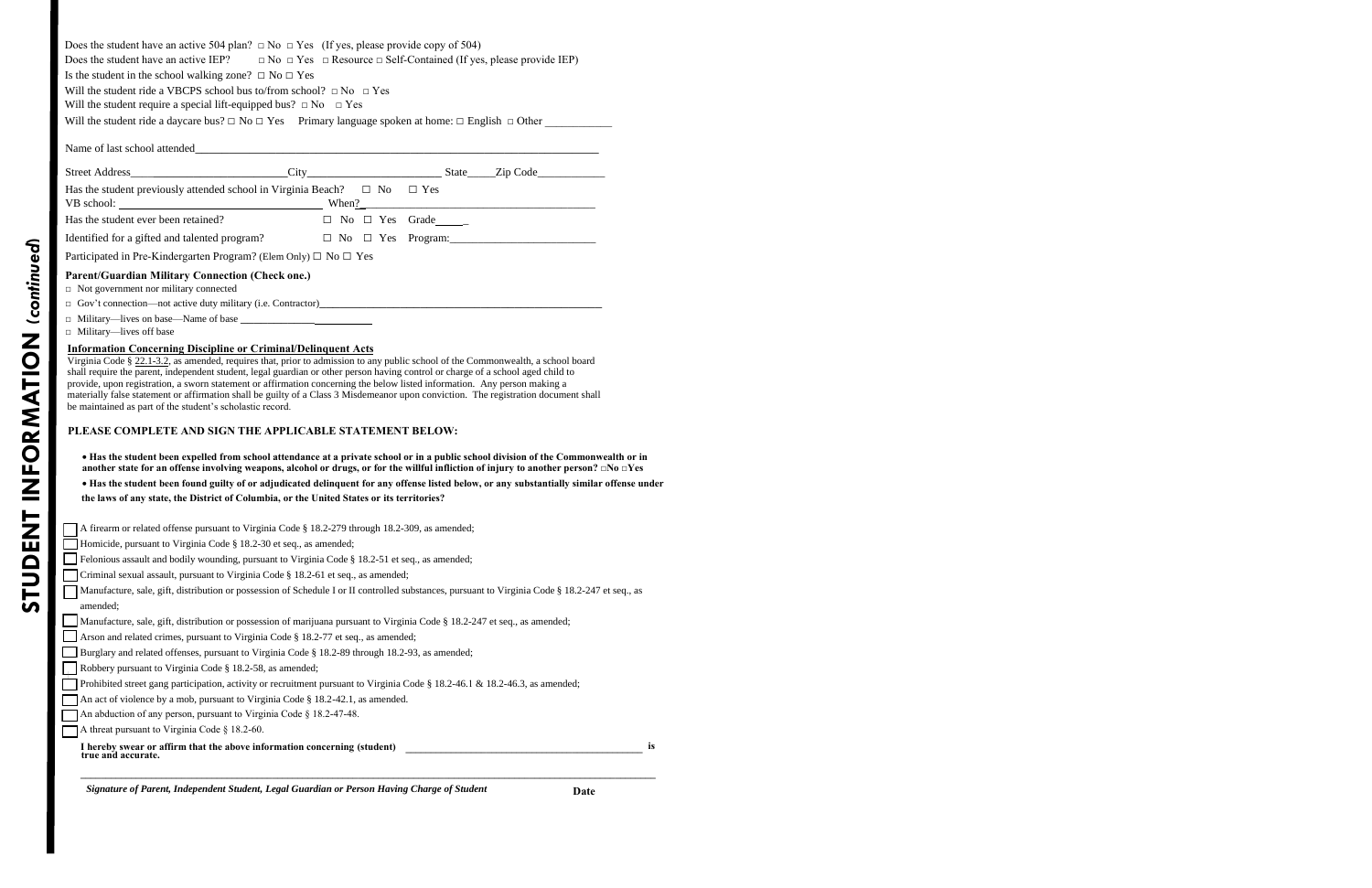### **Note: The following information is required by state and federal law.**

#### Is the student an **immigrant**?

 $\Box$  No  $\Box$  Yes

 *Immigrant*—Individuals who are aged 3 through 21; were not born in any State of the United States of America; and have not been attending one or more schools in any one or more States for more than three (3) full academic years.

## Is the student a **refugee**? □ No □ Yes Country Represented:

 *Refugee*—An individual who is outside his/her country and is unable or unwilling to return to that country because of a well- founded fear that he/she will be persecuted because of race, religion, nationality, political opinion, or membership in a particular social group. This definition excludes persons displaced by natural disasters or persons who, although displaced, have not crossed an international border. Also excluded are persons commonly known as "economic migrants," whose primary reason for flight has been a desire for personal betterment rather than persecution per se. Specifically, the U.S. Citizenship and Immigration Services has issued to refugees an I-94 card that is stamped "Refugee" and which contains an alien number.

#### Is the student **homeless**?

 $\Box$  No  $\Box$  Yes

 *Homeless—*The term "homeless children and youth" (A) means individuals who lack a fixed, regular, and adequate nighttime residence…; and (B) includes (i) children and youths who are sharing the housing of other persons due to loss of housing, economic hardship, or a similar reason; are living in motels, hotels, trailer parks, or camping grounds due to the lack of alternative accommodations; are living in emergency or transitional shelters; are abandoned in hospitals; or are awaiting foster care placement; (ii) children and youths who have a primary nighttime residence that is a public or private place not designed for or ordinarily used as a regular sleeping accommodation for human beings… (iii) children and youths who are living in cars, parks, public spaces, abandoned buildings, substandard housing, bus or train stations, or similar settings; and (iv) migratory children who qualify as homeless for the purposes of this subtitle because the children are living in circumstances described in clauses (i) through (iii).

#### Is the student a **migrant**?

#### $\Box$  No  $\Box$  Yes

 *Migrant*—A 'migratory child' means a child who is, or whose parent or spouse is, a migratory agricultural worker, including a migratory dairy worker, or a migratory fisher, and who, in the preceding 36 months, in order to obtain, or accompany such parent or spouse, in order to obtain, temporary or seasonal employment in agricultural or fishing work—(A) has moved from one school district to another; (B) in a State that is comprised of a single school district, has moved from one administrative area to another within such district; or (C) resides in a school district of more than 15,000 square miles, and migrates a distance of 20 miles or more to a temporary residence to engage in a fishing activity.

## Is child **neglected**?\* □ No □ Yes

## Is child **delinquent**?\* □ No □ Yes

 *\*Neglected or delinquent children*—A child placed by an agency or court in a local institution for neglected or delinquent children and youth or attending a community day program for such children.

#### Is the child in **foster care**?

Does the student reside in a foster home? Does the student reside in a foster home?  $\Box$  No  $\Box$  Yes *(If yes, please provide copy of documents.)* 

#### *AlertNow* **Notification System**

 VBCPS students. This system is used to send messages about emergency situations, upcoming events and activities, such as report card distribution, open houses and class system, nowever, to ensure rammes receive an intended messages, schools should<br>immediately be notified of any changes or updates to a student's contact information. *AlertNow* is the rapid notification system used by the school division to send important information quickly via phone, email and/or text to parents and legal guardians of health or safety updates, inclement weather notifications, school delays and more. The system also allows the division and individual schools to remind families about field trips. All VBCPS students are automatically enrolled in the *AlertNow* notification system, however, to ensure families receive all intended messages, schools should

 More information on *AlertNow* can be found by visiting **www.vbschools.com/ AlertNow**.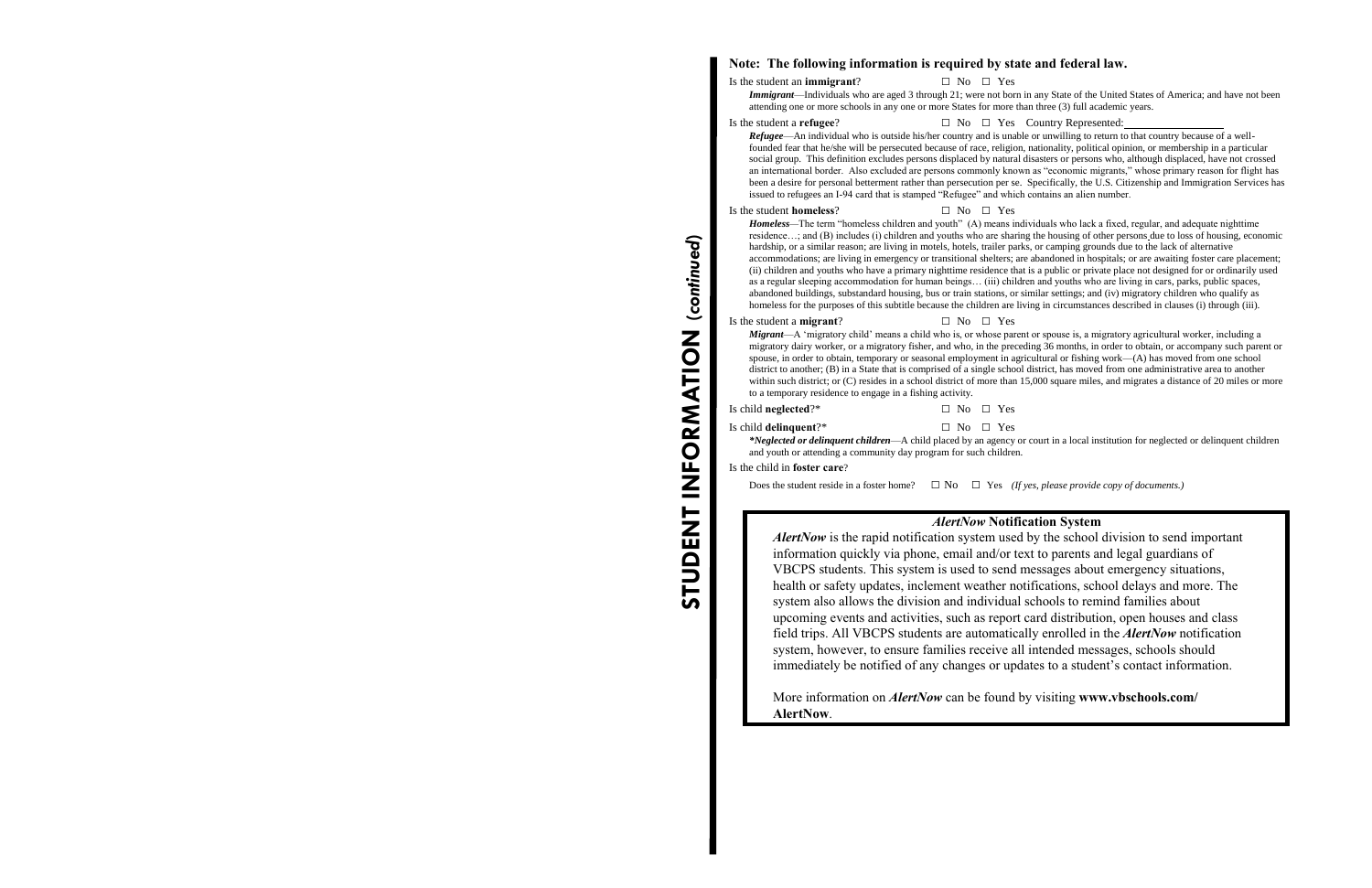

# **VIRGINIA BEACH CITY PUBLIC SCHOOLS<br>CHARTING THE COURSE**

# **STUDENT EMERGENCY/MEDICAL INFORMATION**

| School Year |                                                                                                            |                                                                                                                          |  |  |
|-------------|------------------------------------------------------------------------------------------------------------|--------------------------------------------------------------------------------------------------------------------------|--|--|
|             |                                                                                                            |                                                                                                                          |  |  |
|             |                                                                                                            |                                                                                                                          |  |  |
|             | and at the discretion of the school principal, my child may be released to one of the adults listed below: | Adult Emergency Contact Information (other than parent/legal guardian)-In the event of an emergency, during school hours |  |  |
|             |                                                                                                            |                                                                                                                          |  |  |
|             |                                                                                                            |                                                                                                                          |  |  |
|             |                                                                                                            |                                                                                                                          |  |  |
|             |                                                                                                            |                                                                                                                          |  |  |
|             |                                                                                                            |                                                                                                                          |  |  |
|             |                                                                                                            |                                                                                                                          |  |  |
|             | Do you have health insurance for this student? $\Box$ No $\Box$ Yes                                        |                                                                                                                          |  |  |

 *Please contact the school nurse, if this student will need health related accommodations, treatments, or medications in school, or if you have any health related questions or concerns.* 

- If the school is unable to contact parent/legal guardian of minor child, I give permission for the school to  **contact the emergency contact or my child's physician for clarification of any medical needs.**
- **I give school authorities permission, in an emergency, to secure necessary aid and transportation for the preservation of my child's health or myself, at my expense.** f the school is unable to<br>ontact the emergency co<br>give school authorities p<br>reservation of my child'

 *Signature of Parent, Independent Student, Legal Guardian, or Person Having Charge of Student Date*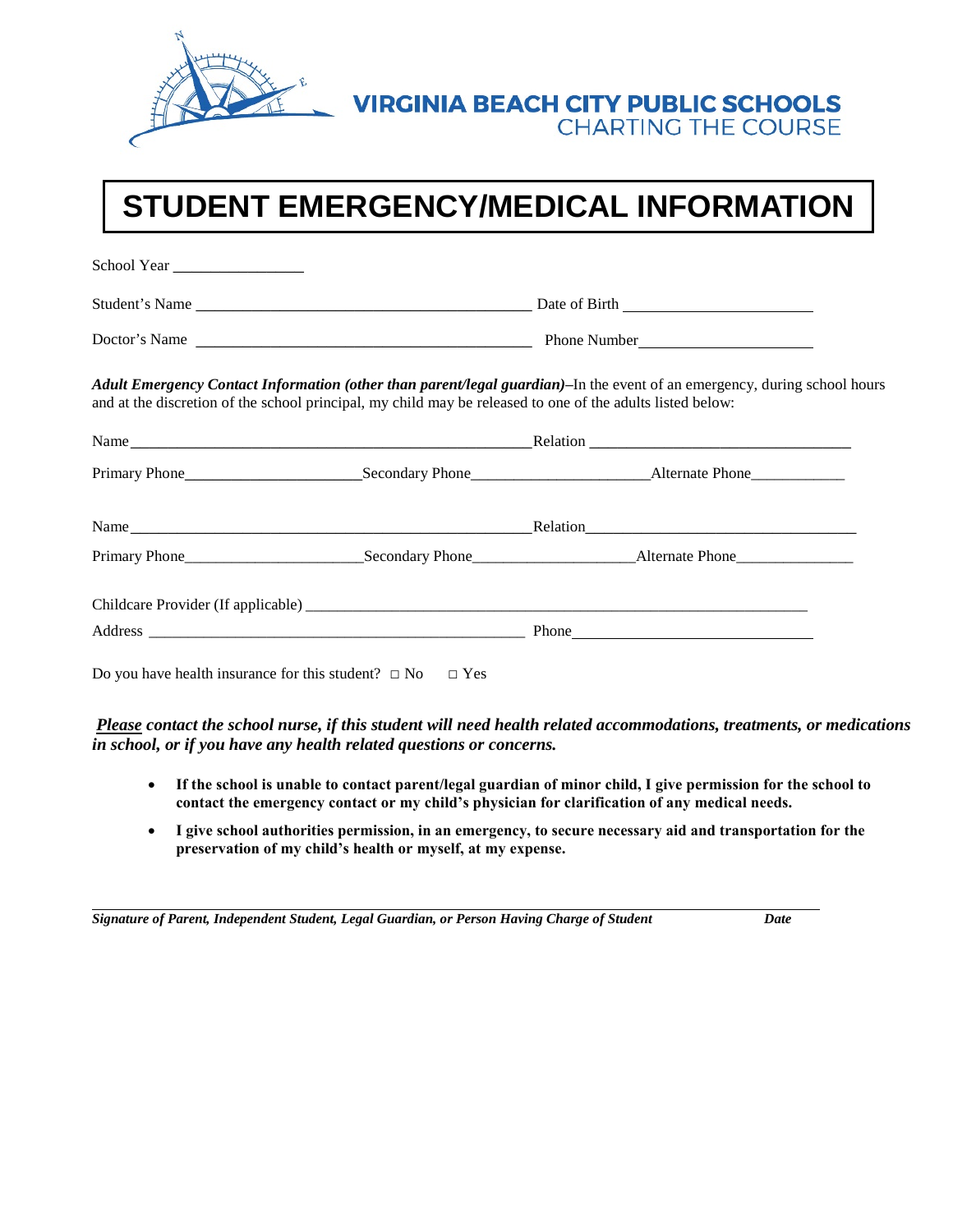# **Registration Quick Tips for Parents**

Please assist the school with providing your child's information by filling out this document completely. Listed below are some typical questions and answers that parents have about what they need to bring when registering their child.

Q. What should I bring to register my child in kindergarten?

A. To register your child in kindergarten, please bring:

- 1. two proofs of residence/address (lease agreement/mortgage statement and current gas, electric, or water bills)
- 2. certified birth certificate
- 3. physical examination report (dated within 12 months prior to starting kindergarten)
- 4. current immunization records
- 5. two emergency contact phone numbers that are current
- Q. What procedures must be followed to register a child if we move within the city of Virginia Beach and have been assigned to a different home school?
- A. To register transfer students within the school division, please bring:
	- 1. two proofs of residence/address (lease agreement/mortgage statement and current gas, electric, or water bills)
		- 2. previous school transfer form including immunization record
		- 3. previous school report card or progress report card as appropriate
		- 4. two emergency contact phone numbers that are current

\*Your child's new school will request records from the previous school.

- Q. We have just moved to Virginia Beach and my children are in grades higher than Kindergarten. As new students to the school division, what should we bring to register?
- A. To register new students to the school division, please bring the items listed below. To assist with the registration process, your child's new school will request records from the previous school.
	- 1. two proofs of residence/address (lease agreement/mortgage statement and current gas, electric, or water bills)
	- 2. certified birth certificate
	- 3. current immunization records
	- 4. physical examination report, if applicable (grades K-5)
	- 5. previous school report card or transfer form
	- 6. two emergency contact phone numbers that are current

Q. If I have additional questions about registering my child as a student whom should I contact?

A. Should you need additional information, please contact either your neighborhood school office or the Office of Student Leadership at (757) 263-2020.